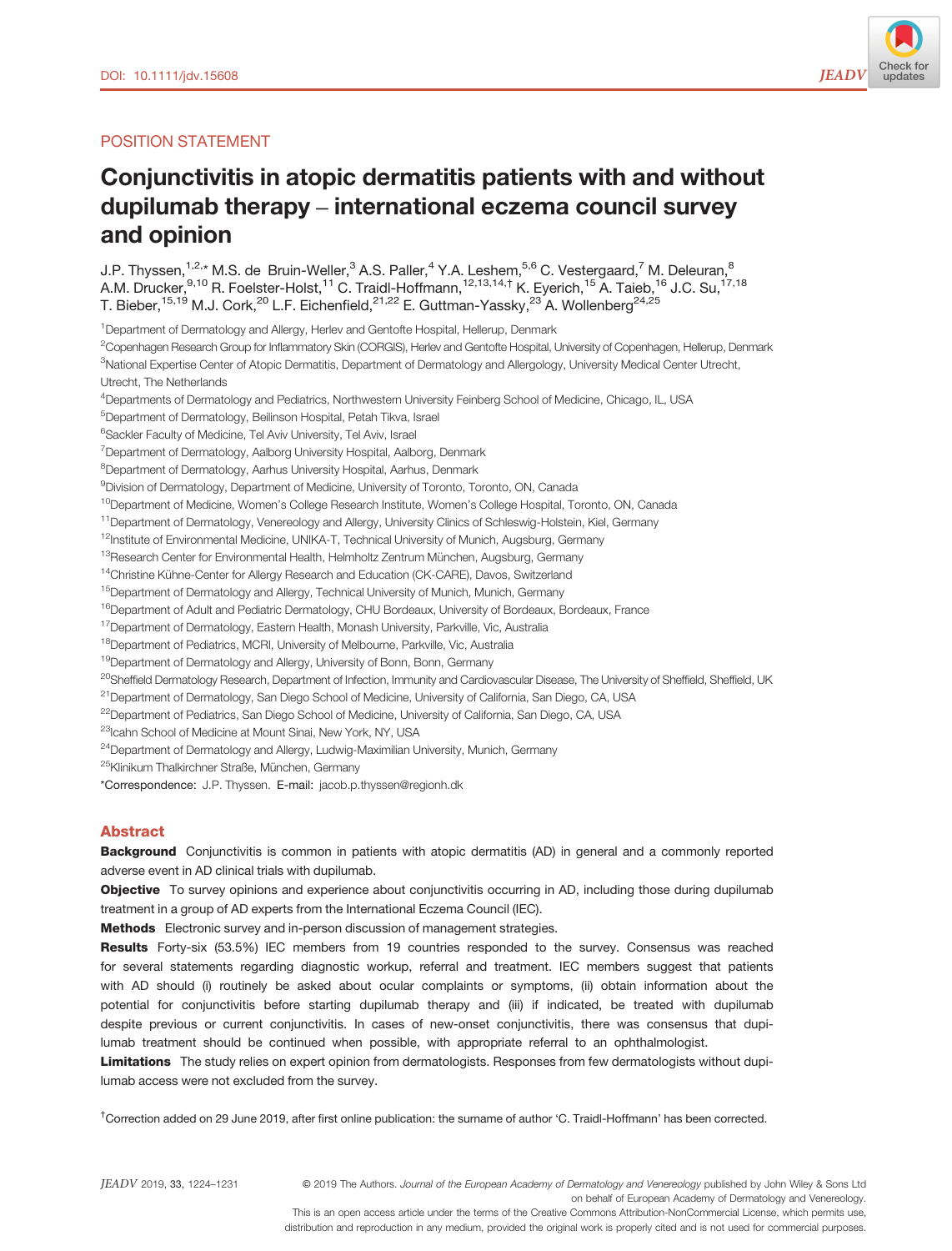Conclusion The IEC recommends that dermatologists address conjunctivitis in patients with AD, especially during treatment with dupilumab.

Received: 21 January 2019; Accepted: 7 March 2019

#### Funding sources

No funding was obtained for this study.

## Conflict of interest

Dr. Thyssen has attended advisory boards for Roche, Eli Lilly and Sanofi Genzyme and received speaker honorarium from LEO Pharma and Sanofi Genzyme. Dr. de Bruin-Weller M has been a principal investigator, advisory board member and consultant for Regeneron Pharmaceuticals, Inc. and Sanofi Genzyme and a principal investigator, advisory board member for AbbVie. Dr. Paller has been a principal investigator for AbbVie, Anaptysbio, Eli Lilly, Galderma, Incyte, Leo, Janssen, Novartis and Regeneron, and a consultant for AbbVie, Amgen, Asana, Dermavant, Dermira, Galderma, Eli Lilly, Forte, Leo, MatriSys, Menlo, MorphoSys/Galapagos, Novartis, Pfizer, Regeneron and Sanofi. Dr. Leshem has been a principal investigator, consultant and/or advisory board member for and/or received honoraria from AbbVie Inc., Sanofi and Regeneron Pharmaceuticals Inc., Pfizer, Dexcel Pharma, Genentech and Eli Lilly. Dr Vestergaard has been a investigator, speaker or consultant for Novartis, AbbVie, Sanofi, Leo Pharma and Eli Lilly. Dr. Deleuran has been a principal investigator, speaker, advisory board member and/or consultant for LEO Pharma, Lilly, Novartis, Pfizer, Regeneron Pharmaceuticals, Inc., Sanofi Genzyme, MorphoSys-Galapagos, Pierre Fabre and MEDA. Dr. Drucker has served as a investigator and has received research funding from Sanofi and Regeneron and has been a consultant for Sanofi, RTI Health Solutions, Eczema Society of Canada and Canadian Agency for Drugs and Technology in Health. He has received honoraria from Prime Inc, Spire Learning, CME Outfitters and Eczema Society of Canada. His institution has received educational grants from Sanofi. Dr. Fölster-Holst has been a investigator, speaker or consultant for Astellas, Almirall Hermal, Beiersdorf, Johnson & Johnson, La Roche-Posay, LEO Pharma, Neubourg GmbH, Novartis, Pierre Fabre, Procter & Gamble and Regeneron Pharmaceuticals. Dr Traidl-Hoffmann has been a investigator, speaker or consultant for Novartis, Lilly, Regeneron Pharmaceuticals, Sanofi Genzyme and Sebapharma. Dr. Kilian Eyerich has been a principal investigator, advisory board member or consultant for AbbVie, Almirall, Berlin-Chemie, Hexal, Janssen, Leo, Lilly, Novartis and Sanofi. Dr Alain Taïeb has been a consultant or investigator for Pierre Fabre, Galderma, Novartis, Johnson and Johnson and Sanofi. Dr Su has been a principal investigator, consultant or advisory board member for Amgen, AbbVie, Eli Lilly, Janssen, Meda, Novartis, Pfizer, Pierre Fabre and Sanofi. Dr. Bieber has been a principal investigator, advisory board member or consultant for Regeneron, Sanofi, GSK, Celgene, AbbVie, AnaptysBio, MedImmune, Chugai, Pierre Fabre, Novartis, Asana Biosciences, LEO, Galapagos/MorphoSys, BioVersys, Galderma, Kymab, Glenmark, Astellas, Daiichi-Sankyo, Lilly, Pfizer, MenloTx, Dermavant and Almirall. Dr Michael J. Cork is a investigator and consultant for Regeneron, Sanofi Genzyme, Pfizer, Leo, Galapagos, Novartis, Boots, L'Oreal, Dermavant, Menlo, Reckitt Benckiser, Oxagen, Johnson & Johnson, Hyphens, Astellas, AbbVie, Galderma and Procter & Gamble. Dr. Eichenfield has been a principal investigator, consultant or advisory board member for Amgen, Dermavant, Dermira, Eli Lilly, Forte, Galderma, Leo, MatriSys, Menlo, MorphoSys, Novartis, Ortho Dermatologics, Pfizer, Pierre Fabre and Regeneron/Sanofi. Dr Guttman-Yassky is an employee of Mount Sinai and has received research funds (grants paid to the institution) from AbbVie, Celgene, Eli Lilly, Janssen, MedImmune/Astra Zeneca, Novartis, Pfizer, Regeneron, Vitae, Glenmark, Galderma, Asana, Innovaderm, Dermira, UCB, Kiniksa and Novan. EGY is also a consultant for Sanofi Aventis, Regeneron, Stiefel/GlaxoSmithKline, MedImmune, Celgene, AnaptysBio, Dermira, Galderma, Glenmark, Novartis, Pfizer, Vitae, Leo Pharma, AbbVie, Eli Lilly, Kyowa Kirin, Mitsubishi Tanabe, Asana Biosciences, Promius, Kiniksa, Novan and Evelo biosciences. Dr. Wollenberg has been a principal investigator, advisory board member or consultant for Galderma, LEO Pharma, Lilly, MedImmune, Novartis, Pfizer, Regeneron Pharmaceuticals, Inc. and Sanofi Genzyme, and received speaker honoraria from Chugai, Galderma, LEO Pharma, MedImmune, Pfizer, Regeneron Pharmaceuticals, Inc. and Sanofi Genzyme. Corporate sponsorship was provided to the International Eczema Council by AbbVie, Asana, Celgene, Chugai, Dermavant, Dermira, Eli Lilly, Galderma, Leo Pharma, Novartis, Pfizer, Pierre Fabre, Sanofi, Genzyme and Regeneron Pharmaceuticals, Sienna and Valeant. This research was performed independently through the authors' academic university and hospital affiliations.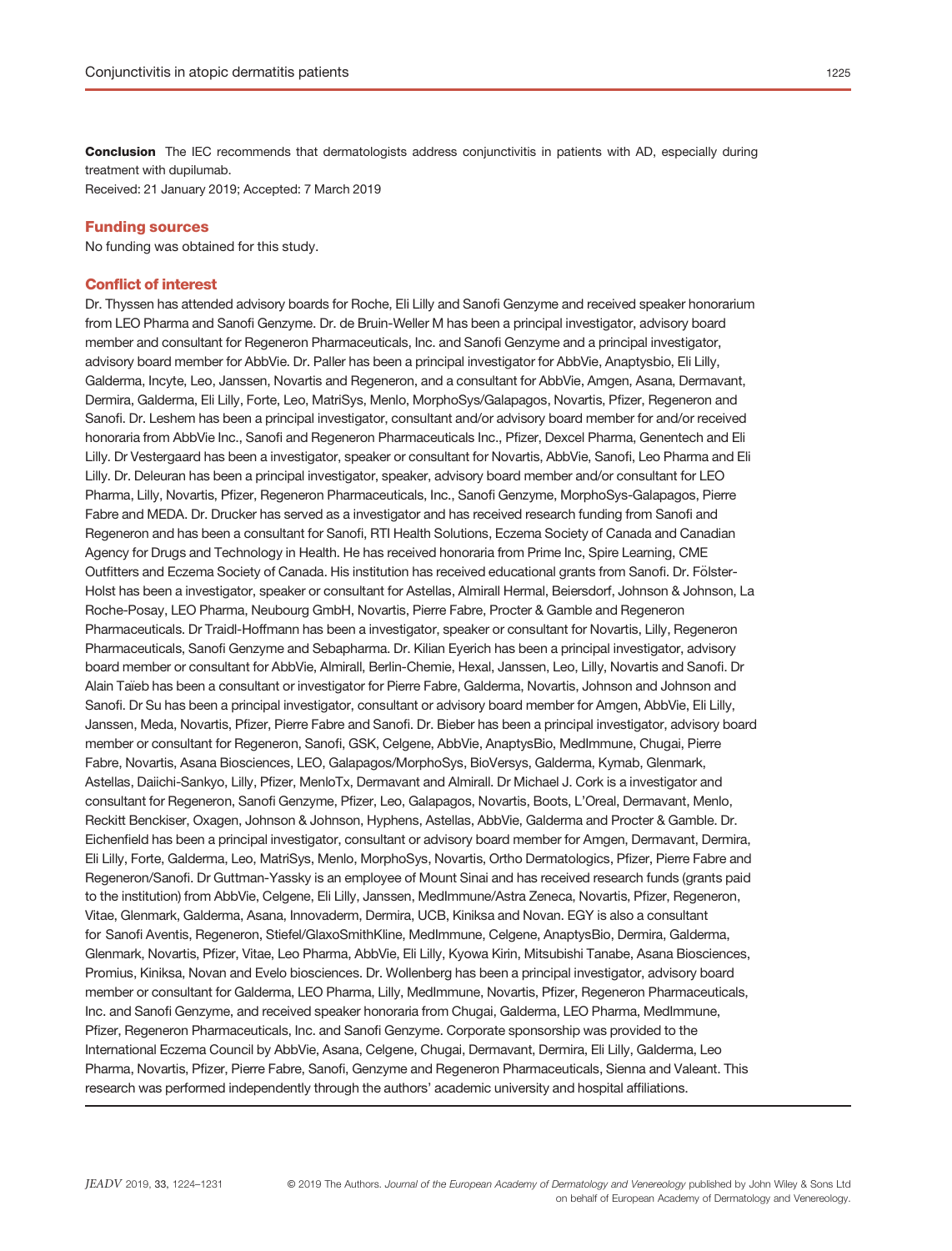## Introduction

Atopic dermatitis (AD) is a chronic inflammatory skin condition.<sup>1</sup> Patients with AD have an increased risk of developing keratoconus, cataract, glaucoma and blepharitis, as well as allergic, atopic, vernal and infectious (kerato) conjunctivitis. $2,3$ 

Clinical trials with dupilumab, a monoclonal antibody that inhibits interleukin (IL)-4 and IL-13 signalling, have demonstrated efficacy in moderate-to-severe AD. However, trials have also shown an increased incidence of conjunctivitis with dupilumab treatment,<sup>4–6</sup> which in some cases leads to cessation of treatment.<sup>7</sup> The clinical features of dupilumab-associated conjunctivitis include bilateral inflammation of the anterior conjunctiva and hyperaemia of the limbus, which may cause nodular swelling.<sup>8</sup> In a case series, dupilumab-associated conjunctivitis appeared to occur more often in patients with severe AD at baseline and with atopic comorbidities. At present, however, predictive factors are unknown.<sup>7</sup>

There is no literature-based guidance available about management of dupilumab-associated conjunctivitis. A group of AD experts, all councillors or associates of the International Eczema Council (IEC), therefore addressed this issue by completing a survey and discussing conjunctivitis and its management in patients with AD.

#### Materials and methods

The IEC consists of 86 AD experts from 22 countries ([http://](http://www.eczemacouncil.org/) [www.eczemacouncil.org/\)](http://www.eczemacouncil.org/). In May 2018, a survey developed by three of the authors (J.P.T, M.S.d.B.W. and A.W.) was sent electronically to IEC councillors and associates to examine their opinions regarding management of conjunctivitis in patients with AD focusing on dupilumab-associated conjunctivitis. The survey consisted of questions and statements followed by possible responses of 'strongly disagree', 'disagree', 'neither agree, nor disagree', 'agree' and 'strongly agree' as well as closed response categories (for detailed questions, Table 1). All responses were anonymous. No a priori definition of consensus was determined but, post hoc, and it was decided to use rules similar to the Harmonizing Outcome Measures for Eczema (HOME) initiative, which have been used in previous IEC consensus articles.<sup>9,10</sup> Consensus required that less than 30% of the voters disagreed (i.e. no more than 30% had to mark the following responses 'strongly disagreed' or 'disagreed') for each question with a response rate of at least 90% of respondents in the survey. Descriptive data analysis was performed using Excel (Windows). On 13 September 2018, a round table discussion among IEC members was held on the topic at the European Academy of Dermatology and Venereology meeting in Paris, France. In the remainder of this manuscript, IEC members who completed the survey are respondents; IEC members who participated in the discussion participants.

## **Results**

#### Survey results

The following sections highlight key findings from the survey. Question and response details are shown in Table 1.

#### Respondent characteristics

A total of 46 councillors and associates from six continents responded to the survey (participation rate 53.5%). Respondents came from Germany ( $n = 8$ ), the United States ( $n = 7$ ), the Netherlands  $(n = 4)$ , United Kingdom  $(n = 4)$ , Denmark  $(n = 3)$ , France  $(n = 3)$ , Korea  $(n = 2)$ , Japan  $(n = 2)$ , Australia  $(n = 2)$  and Canada  $(n = 2)$ , as well as, Brazil, China, India, Ireland, Israel, Italy, Switzerland, Taiwan and Tanzania (each  $n = 1$ ).

A total of 38% and 22% of respondents reported seeing 0–20 paediatric and adult patients with AD per week, respectively, whereas 27% and 31% of respondents reported seeing 21–40 paediatric and adults patients with AD per week, respectively. The proportion of respondents that reported seeing 41–100 paediatric and adult patients per week was 31% and 33%, respectively. Remaining respondents reported seeing more than 100 paediatric and adult patients with AD per week.

## Dermatologist-estimated frequency of ocular surface disease and diagnostic workup

Respondents reported relatively frequent occurrence of conjunctivitis and blepharitis in their patients with AD (Fig. 1a and b). As an indication of disease severity, half of the respondents reported having seen a paediatric or adult AD patient who required corneal transplant. Consensus was reached that patients with AD routinely should be asked about ocular complaints or symptoms, and in case of conjunctivitis, routinely referred to an ophthalmologist for diagnostic workup and treatment. Consensus was reached that AD patients with conjunctivitis should undergo (or be referred to) skin prick or specific IgE testing for common aeroallergen and be referred for patch testing with an ophthalmological series and native eye drops and ointments to detect possible delayed-type hypersensitivity to topical ingredients.

#### **Treatment**

Consensus was reached that dermatologists should initiate relevant treatment with eye drops/ointment, or oral antihistamines, for conjunctivitis before referring to an ophthalmologist, but also dermatologists should leave the indication to use of corticosteroid, ciclosporin or tacrolimus eye drops for conjunctivitis to ophthalmologists. Consensus was reached that patients with AD should be informed about possible conjunctivitis before prescribing dupilumab. There was also consensus that previous, (kerato) conjunctivitis in patients with AD should not prevent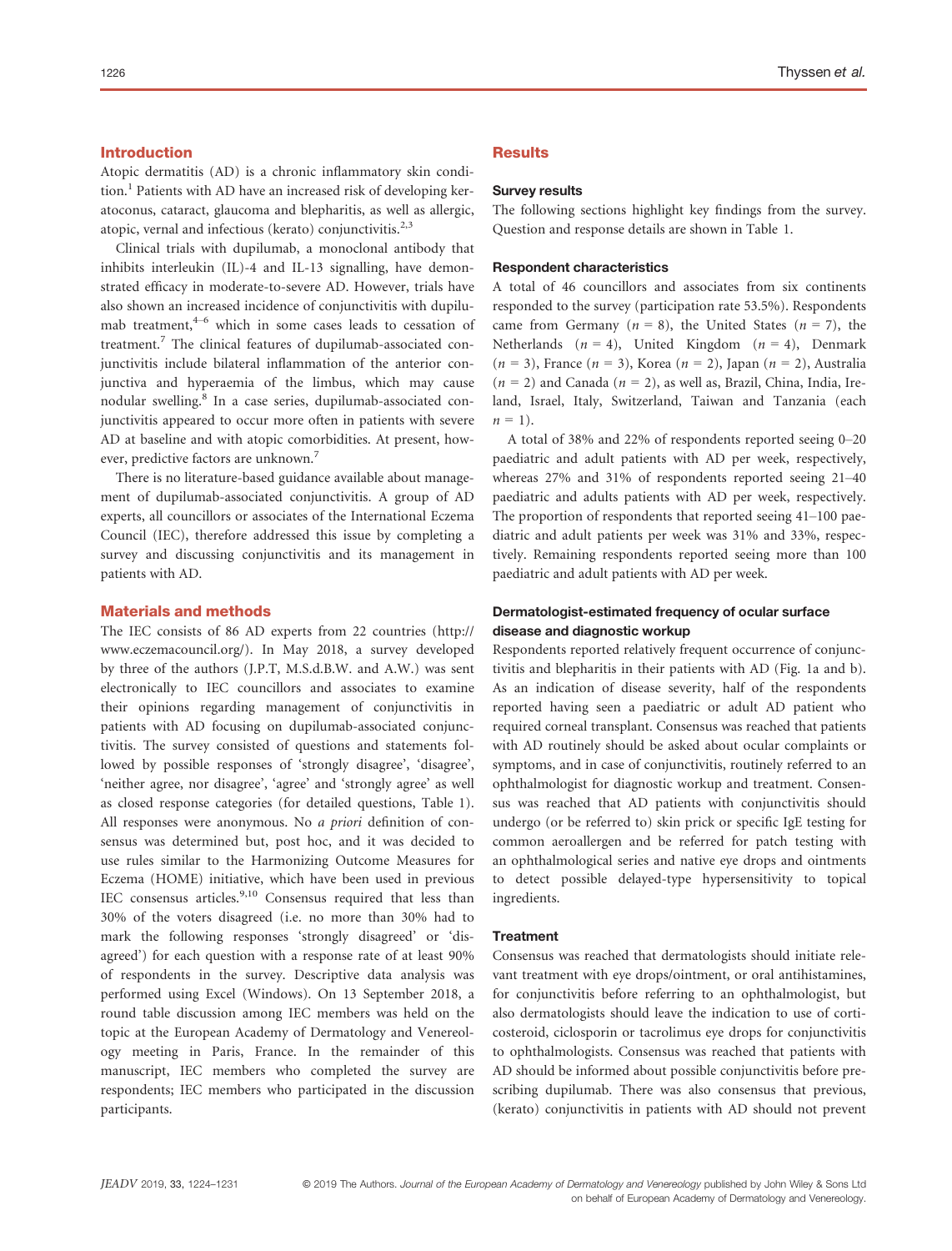Table 1 Overview of responses given by IEC members in a survey about conjunctivitis. Statements that reached consensus are highlighted with grey. Consensus required that less than 30% of the voters disagreed (i.e. no more than 30% had to mark the following responses 'strongly disagreed' or 'disagreed') for each question with a response rate of at least 90% of the respondents.

| <b>Survey Questions</b>                                                                                                                                                                                                                                                                  |       | <b>Strongly</b><br>agree |       | Agree          |       | <b>Neither</b><br>agree nor<br>disagree |       | <b>Disagree</b> |       | <b>Strongly</b><br>disagree |  |
|------------------------------------------------------------------------------------------------------------------------------------------------------------------------------------------------------------------------------------------------------------------------------------------|-------|--------------------------|-------|----------------|-------|-----------------------------------------|-------|-----------------|-------|-----------------------------|--|
|                                                                                                                                                                                                                                                                                          | $\%$  | n                        | $\%$  | $\mathbf n$    | %     | n                                       | %     | n               | ℅     | $\boldsymbol{n}$            |  |
| Atopic dermatitis patients should routinely be asked about ocular complaints or<br>symptoms                                                                                                                                                                                              | 55.81 | 24                       | 32.56 | 14             | 9.30  | $\overline{4}$                          | 2.33  | $\mathbf{1}$    | 0.00  | $\overline{0}$              |  |
| I have observed corneal transplant in one or several of my atopic dermatitis patients<br>where I assume it was due to excessive rubbing (both children and adults)                                                                                                                       | 15.91 | 7                        | 34.09 | 15             | 15.91 | $\overline{7}$                          | 22.73 | 10              | 11.36 | 5                           |  |
| Atopic dermatitis patients with conjunctivitis should routinely be referred to an<br>ophthalmologist for diagnostic work-up and treatment                                                                                                                                                | 23.26 | 10                       | 53.49 | 23             | 9.30  | $\overline{4}$                          | 13.95 | 6               | 0.00  | $\mathbf{0}$                |  |
| Dermatologists should initiate relevant treatment with eye drops/eye ointment or oral<br>antihistamines for conjunctivitis themselves before referring to an ophthalmologist                                                                                                             | 6.82  | 3                        | 40.91 | 18             | 31.82 | 14                                      | 18.18 | 8               | 2.27  | $\mathbf{1}$                |  |
| Atopic dermatitis patients with conjunctivitis should undergo (or be referred to) skin<br>prick testing (or specific IgE) for common aeroallergens                                                                                                                                       | 25.58 | 11                       | 25.58 | 11             | 30.23 | 13                                      | 16.28 | $\overline{7}$  | 2.33  | $\mathbf{1}$                |  |
| Atopic dermatitis patients with conjunctivitis should undergo (or be referred to) skin<br>prick testing to eyedrops if such are used                                                                                                                                                     | 9.09  | 4                        | 25.00 | 11             | 25.00 | 11                                      | 38.64 | 17              | 2.27  | 1                           |  |
| Atopic dermatitis patients with conjunctivitis should undergo (or be referred to) patch<br>testing with a standardized ophthalmologic series, and native eye drops/ointments to<br>diagnose possible delayed type hypersensitivity reactions to topical ingredients if<br>these are used | 9.30  | $\overline{4}$           | 41.86 | 18             | 23.26 | 10                                      | 25.58 | 11              | 0.00  | $\Omega$                    |  |
| Dermatologists should leave the indication to use of ciclosporin or tacrolimus eye<br>drops for conjunctivitis to ophthalmologists                                                                                                                                                       | 18.18 | 8                        | 36.36 | 16             | 25.00 | 11                                      | 18.18 | 8               | 2.27  | $\mathbf{1}$                |  |
| Dermatologists should leave the indication to use of corticosteroid eye drops for<br>conjunctivitis to ophthalmologists                                                                                                                                                                  | 15.91 | $\overline{7}$           | 38.64 | 17             | 18.18 | 8                                       | 25.00 | 11              | 2.27  | $\mathbf{1}$                |  |
| It is important to routinely inform about possible conjunctivitis in your atopic<br>dermatitis patients before prescribing dupilumab (Dupixent)                                                                                                                                          | 59.09 | 26                       | 31.82 | 14             | 6.82  | 3                                       | 2.27  | 1               | 0.00  | $\overline{0}$              |  |
| Patients with atopic dermatitis should be referred to an ophthalmologist before<br>initiation of dupilumab therapy                                                                                                                                                                       | 4.88  | $\overline{c}$           | 14.63 | 6              | 14.63 | 6                                       | 56.10 | 23              | 9.76  | $\overline{4}$              |  |
| The risk of conjunctivitis when using dupilumab may prevent me from using the drug<br>in patients with previous (kerato-) conjunctivitis?                                                                                                                                                | 4.55  | $\overline{c}$           | 13.64 | 6              | 22.73 | 10                                      | 47.73 | 21              | 11.36 | 5                           |  |
| The risk of conjunctivitis when using dupilumab may prevent me from using the drug<br>in patients with current (kerato-) conjunctivitis?                                                                                                                                                 | 4.65  | $\overline{c}$           | 41.86 | 18             | 25.58 | 11                                      | 23.26 | 10              | 4.65  | $\overline{2}$              |  |
| Patients with new onset conjunctivitis during dupilumab treatment should always be<br>referred to an ophthalmologist                                                                                                                                                                     | 20.45 | 9                        | 47.73 | 21             | 20.45 | 9                                       | 11.36 | 5               | 0.00  | $\mathbf 0$                 |  |
| Patients with new onset conjunctivitis during dupilumab treatment should be referred<br>to an ophthalmologist in more severe cases, (inadequate response to artificial tears<br>and/or antihistamine eye drops)                                                                          | 50.00 | 22                       | 34.09 | 15             | 6.82  | 3                                       | 9.09  | 4               | 0.00  | $\mathsf 0$                 |  |
| New onset conjunctivitis during dupilumab should result in referral of the patient to<br>an ophthalmologist but treatment should be continued                                                                                                                                            | 11.36 | 5                        | 56.82 | 25             | 25.00 | 11                                      | 6.82  | 3               | 0.00  | $\mathbf{0}$                |  |
| New onset conjunctivitis during dupilumab should result in referral of the patient to<br>an ophthalmologist but treatment should be paused                                                                                                                                               | 4.55  | 2                        | 4.55  | $\overline{2}$ | 31.82 | 14                                      | 52.27 | 23              | 6.82  | 3                           |  |

the use of dupilumab (Fig. 2; for discussion on dupilumab treatment initiation in patients with current conjunctivitis, see detailed discussion below). There was consensus that patients with new-onset conjunctivitis during dupilumab treatment should always be referred to an ophthalmologist, but also that dupilumab treatment should be continued while awaiting ophthalmologist consultation.

## Round table discussion

The survey results were presented at the meeting in Paris where 20 councillors and associates were present. Most of the discussion concerned dupilumab-associated conjunctivitis, which most IEC members had seen and treated in their adult patients with AD. Dupilumab-associated conjunctivitis had also been seen in paediatric patients treated in clinical trials with dupilumab. It was agreed that secondary analyses of completed clinical trials with dupilumab and ongoing postmarketing registries are urgently needed to identify sub-groups with increased risk of conjunctivitis after dupilumab administration. Better understanding of the aetiopathogenesis of dupilumab-associated conjunctivitis to identify susceptible patients and future treatments was emphasized. Although conjunctivitis has been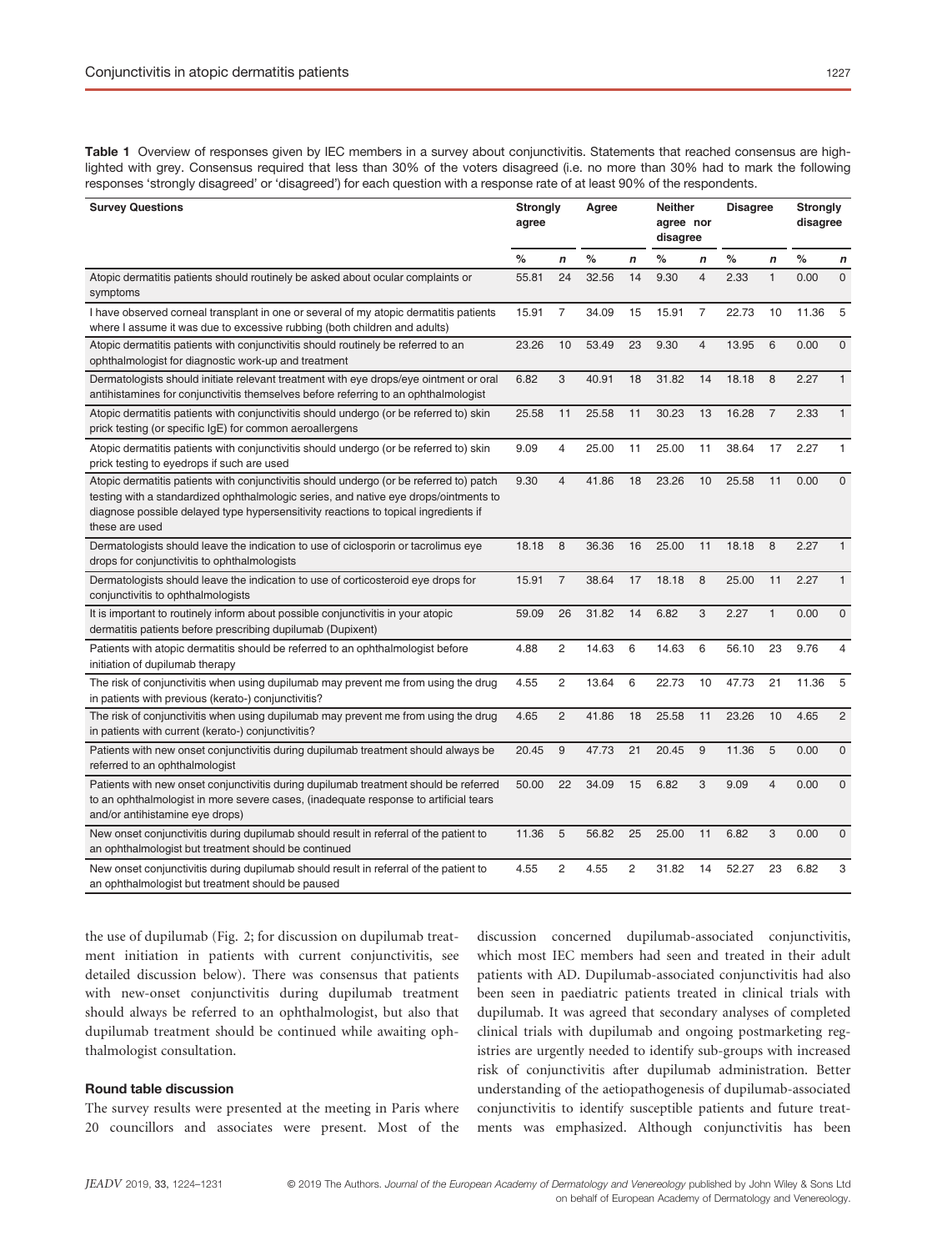

Figure 1 Proportion of IEC member who report having seen pediatric (a) and adult (b) patients with AD and who have been diagnosed with conjunctivitis and blepharitis within the 7 past 12 months.

associated with the experimental use of IL-13 inhibitors for AD, the numbers in trials to date are small and discussants warned about the possibility of similar ocular complications in AD patients treated with IL-13 inhibitors.

It was the experience of IEC members that many AD patients with dupilumab-associated conjunctivitis clear their ocular symptoms, some spontaneously and some after a short course of treatment with lubricating eye drops and ointments containing corticosteroids or tacrolimus. Several IEC members had good experiences with the use of fluorometholone 0.1% eye drops or tacrolimus 0.03% ointment.<sup>8</sup> Corticosteroid eye drops should be used with caution, since they increase the risk of superinfection and glaucoma. Nevertheless, few patients stop dupilumab treatment due to conjunctivitis and conjunctivitis may improve dramatically during dupilumab use. These varied observations regarding course further stress the need to study these patients and find correlates with outcome. Some IEC members recommended artificial lubricating tears when starting a patient on dupilumab as prevention to reduce ocular complaints and the risk of conjunctivitis but, while there is a scientific rationale for this intervention, more work is needed to develop optimal regimens and assess its efficacy. A strategy pursued by some IEC members is to taper dupilumab injections e.g. to every 3rd week, but potential correlation with extending the dosing interval and increasing the risk of developing anti-drug antibodies against dupilumab was stressed.

The clinical course and prognosis of already existing conjunctivitis following initiation of dupilumab is difficult to predict. In the experience of IEC councillors, some patients with AD may experience worsening of ocular symptoms due to unrecognized effects of dupilumab treatment, some may experience stable and unchanged conjunctivitis, and some may experience improvement and even complete resolution of ocular symptoms. Patients should be informed about the potential of conjunctivitis with dupilumab and should be referred to an ophthalmological when clinically indicated. It was stressed that at this moment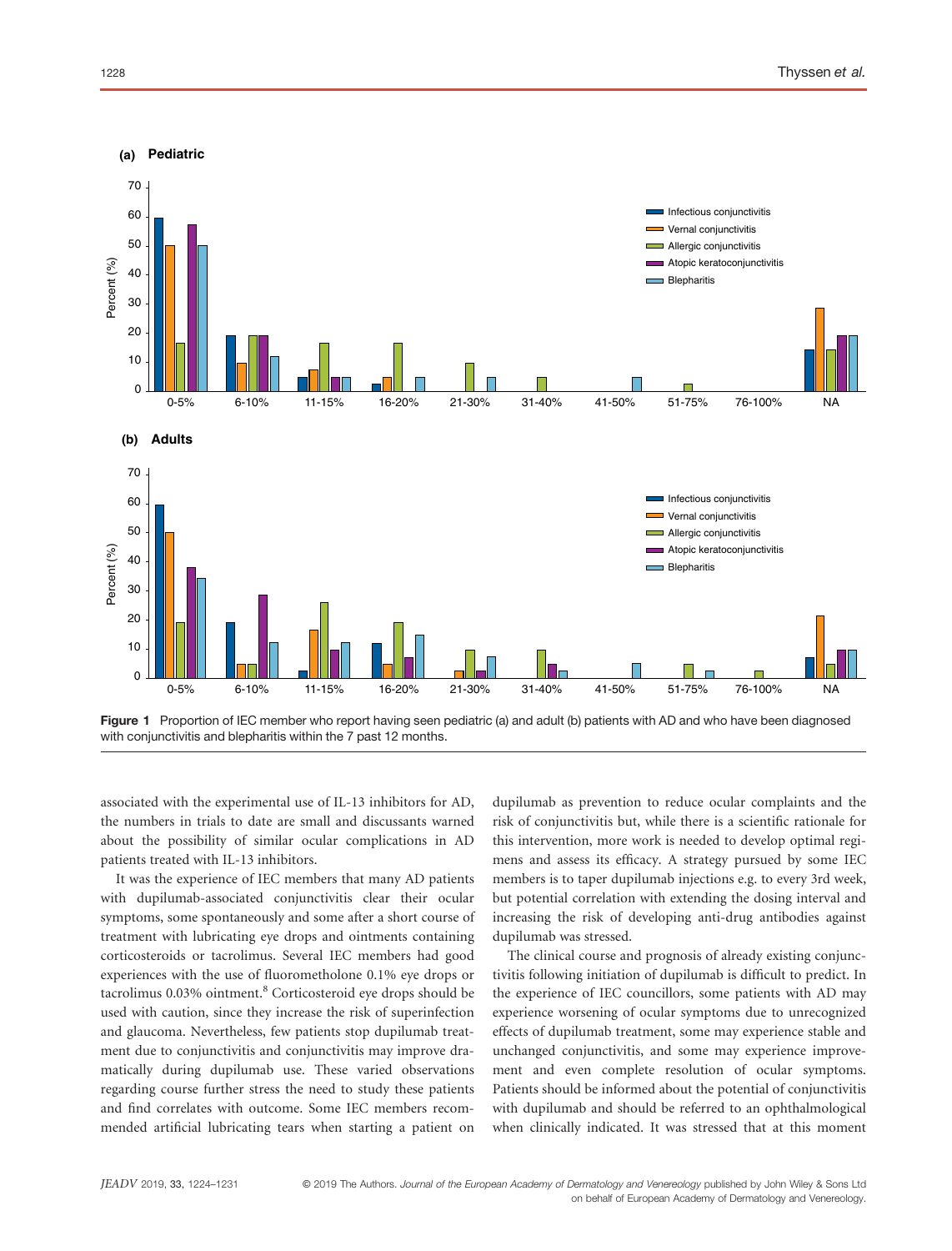The risk of conjunctivitis when using dupilumab may prevent me from using the drug in patients with previous (kerato-) conjunctivitis?

Patients with new onset conjunctivitis during dupilumab treatment should always be referred to an ophthalmologist



there are also no reliable data on the course of atopic keratoconjunctivitis and vernal keratoconjunctivitis during dupilumab treatment. Patient experiencing these should be carefully monitored by an ophthalmologist before and during treatment with dupilumab. The AD severity, conjunctivitis severity, possible contraindications, possible effect of dupilumab therapy on concomitant asthma or other comorbidities, as well as other treatment options, should be considered on an individual patient basis.

## **Discussion**

This survey of IEC councillors and associates, representing 19 countries from six continents, examined opinions regarding proper management of paediatric and adult patients with AD with conjunctivitis, and in particular, conjunctivitis occurring during dupilumab treatment. Participants in this study care for many patients with AD weekly.

Few studies have examined the exact prevalence and incidence of conjunctivitis in patients with AD. In young children from a U.S. trial, the prevalence of allergic conjunctivitis was  $16\%$ ,<sup>11</sup> whereas chronic conjunctivitis and superficial keratitis were observed in 32% and 7% of 44 adult patients with AD when examined ophthalmologically.<sup>12</sup> In Danish adults, 12% and 18% of adults with mild and severe AD, respectively, had used antiinflammatory ocular agents, and 13 of 1000 severe patients with AD per year had used an ocular anti-inflammatory agent compared with 6 of 1000 individuals (sex- and age-adjusted) from the general population.<sup>3</sup> These data emphasize that conjunctivitis is more common in patients with AD than controls and, accordingly, the IEC reached consensus and recommended that patients with AD routinely should be asked about signs and

symptoms of conjunctivitis. Recommendations about eye examination for conjunctivitis in AD, as well as diagnostic workup, referral and proper management, have not been included in recent European and North American guidelines for AD.<sup>1,13-18</sup>

The estimated prevalence of ocular surface disease provided by the IEC members should be interpreted with caution because of the risk of recall bias and the skewed population towards more severe disease seen by IEC members. Moreover, there was no information about the severity or accuracy of diagnosis of the conjunctivitis (e.g. if ophthalmologist-confirmed). Nonetheless, IEC members experienced that adults with AD frequently suffer from conjunctivitis and blepharitis. It is currently unclear whether blepharitis should be regarded as part of AD or, instead, occurs as a result of co-pathogenic factors and is a complication or comorbidity. Importantly, other aetiologies of blepharitis, e.g. allergic contact dermatitis, or infestation with demodex mites, should also be considered in patients with AD. Sometimes, aetiological classification of conjunctivitis is straightforward, e.g. onset of allergic rhinoconjunctivitis during pollen season in AD patients with known allergic disease and positive response to antihistamines, or purulent infectious conjunctivitis in conjunction with impetiginized AD, a positive culture, and a favourable response to antibiotics. At other times, it can be clinically difficult to categorize conjunctivitis and, in this case, more extensive diagnostic workup is required. There was consensus to recommend pursuit of a diagnostic workup for type 1 and 4 allergy in AD patients with conjunctivitis. Notably, in severe conjunctivitis cases, it is important that an ophthalmologist rule out atopic keratoconjunctivitis, which may lead to keratitis and blindness.2,19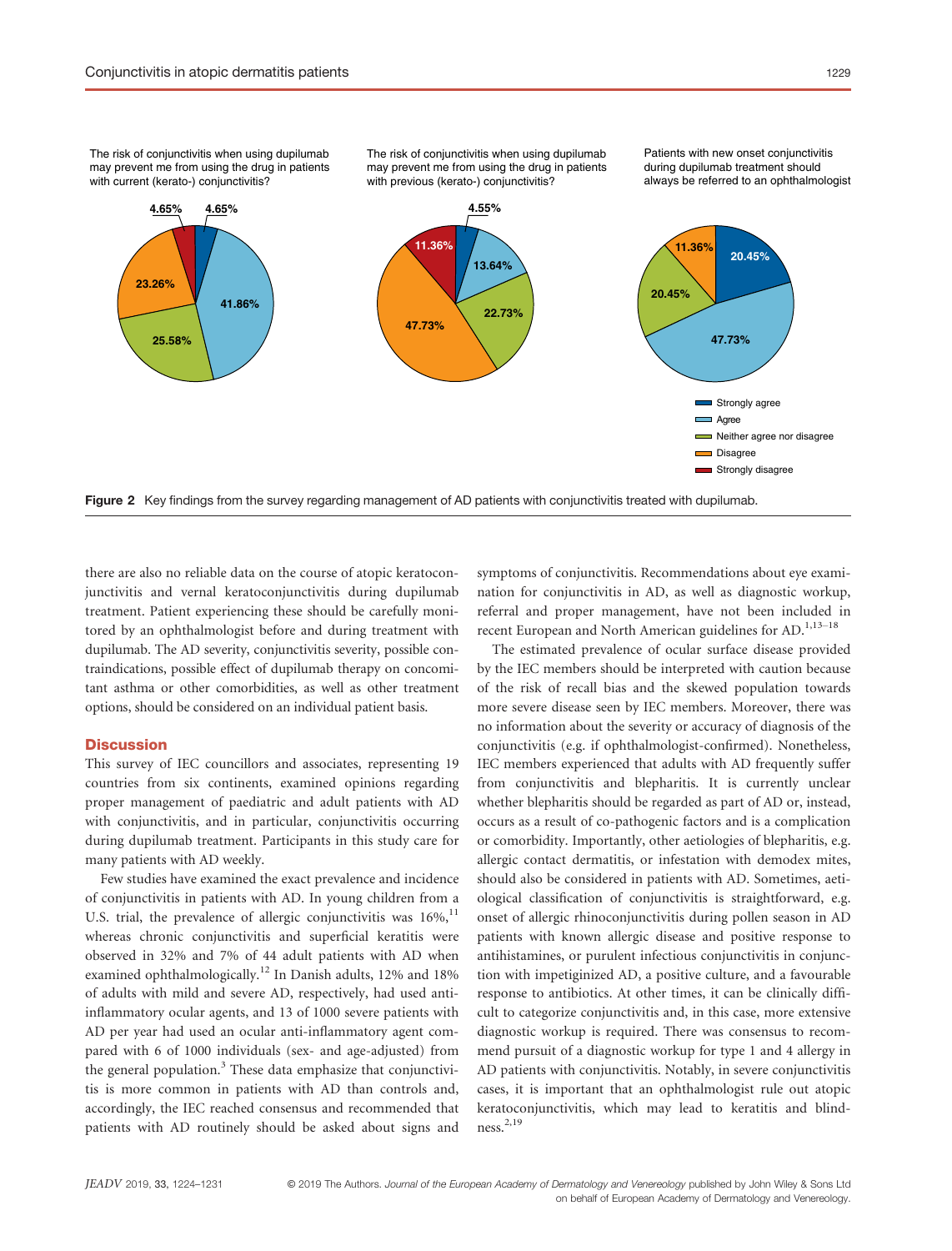There was consensus that dermatologists should prescribe lubricating eye drops, ointments or oral antihistamines in AD patients with conjunctivitis, but also that dermatologists should leave the use of corticosteroid, ciclosporin or tacrolimus eye drops to ophthalmologists. A general concern with corticosteroid eye drop use, besides the risk of superinfection, is induction of increased ocular pressure, which may result in glaucoma. The price of commercially available ciclosporin eyedrop treatment is relatively high and may limit its use, but ciclosporin eye drops are generally well tolerated and are effective for vernal and atopic keratoconjunctivitis.<sup>20</sup> Compounding of ciclosporin eyedrops in a pharmacy may be an alternative, if available. The use of tacrolimus eye drops (and tacrolimus as ointment) has also proven favourable with no systemic side-effects in a large trial; however, incident herpetic and bacterial infections can occur, warranting ophthalmological monitoring.<sup>21</sup> Despite the more limited experience with eye drops by dermatologists, rapid access to ophthalmological service may be difficult, sometimes warranting a short course of corticosteroid eye drop without ophthalmological consultations. However, persistent or recurrent conjunctivitis requiring repeated or prolonged use of corticosteroid, tacrolimus and ciclosporin containing eye drops, must be managed by an ophthalmologist, given the risk of glaucoma, cataract and infections.

Conjunctivitis occurring during dupilumab treatment is observed in 9–28% of every 2-week dupilumab users in clinical trials<sup>4-6</sup> and in real-world evidence from US, Dutch and French registries (oral presentations, EADV, Paris, September, 2018).<sup>7</sup> Observations in other clinical trials may aid in understanding the pathogenesis of conjunctivitis occurring during dupilumab treatment. For example, the risk of conjunctivitis in patients with asthma receiving treatment with dupilumab is similar to that of controls, $^{22}$  raising the question of ocular or immune differences between patients with AD and asthma. Furthermore, larger trials of IL-13 inhibitors may indicate the role of IL-13 inhibition directly vs. IL-4 inhibition or the combination through IL4Ra targeting; in small phase II trials, an increased incidence of conjunctivitis was observed with lebrikizumab, but not tralokinumab.23,24 One possible mechanism of conjunctivitis occurring during dupilumab treatment involves the observed early increases in blood total eosinophil counts, since eosinophil chemotactic and activating peptides, eotaxin 1 and 2, are increased in the mucus and tears of patients with vernal and atopic keratoconjunctivitis.<sup>25</sup> Other hypotheses include a pathogenic role of increased OX40 ligand activity,<sup>26</sup> or IL-17 driven inflammation following colonization with *demodex* mites.<sup>27</sup> Notably, a recent histopathology case study showed marked depletion of goblet cells in conjunctivae of patients with dupilumab-associated conjunctivitis.<sup>28</sup>

The limitations of our study include the following: 1) reliance on expert dermatologist opinion; 2) while discussion participants were all dermatologists experienced with dupilumab use (and managing dupilumab-associated conjunctivitis) from clinical trials and dermatology office use; number of respondents was relatively small; and survey respondents included few councillors from countries lacking access to dupilumab.

### **Conclusion**

This small IEC member survey and round table discussion provided guidance from a group of AD experts regarding general diagnostic workup and management of conjunctivitis occurring during dupilumab treatment. We achieved consensus for several statements regarding management of conjunctivitis in patients with AD, also before and during dupilumab therapy, but emphasize that correct classification and treatment of conjunctivitis is important and that the threshold of contacting ophthalmologists should be low. Topical ophthalmological therapies recommended by IEC members have proved successful and have allowed dupilumab treatment continuation, but consideration of alternative diagnoses that require further assessment and/or initiation of treatment other than topical anti-inflammatory medication is critical before initiation of therapy<sup>29</sup>; these management decisions may be beyond the ability and comfort of a dermatologist or other dupilumab prescriber and may require joint management with an ophthalmologist. Future studies on the aetiopathogenesis, predictive factors and approach to conjunctivitis occurring during dupilumab treatment are warranted.

#### **References**

- 1 Wollenberg A, Oranje A, Deleuran M et al. ETFAD/EADV Eczema task force 2015 position paper on diagnosis and treatment of atopic dermatitis in adult and paediatric patients. J Eur Acad Dermatol Venereol 2016; 30: 729–747.
- 2 Chen JJ, Applebaum DS, Sun GS, Pflugfelder SC. Atopic keratoconjunctivitis: a review. J Am Acad Dermatol 2014; 70: 569–575.
- 3 Thyssen JP, Toft PB, Halling-Overgaard AS, Gislason GH, Skov L, Egeberg A. Incidence, prevalence, and risk of selected ocular disease in adults with atopic dermatitis. J Am Acad Dermatol 2017; 77: 280-286.
- 4 Blauvelt A, de Bruin-Weller M, Gooderham M et al. Long-term management of moderate-to-severe atopic dermatitis with dupilumab and concomitant topical corticosteroids (LIBERTY AD CHRONOS): a 1-year, randomised, double-blinded, placebo-controlled, phase 3 trial. Lancet 2017; 389: 2287–2303.
- 5 de Bruin-Weller M, Thaci D, Smith CH et al. Dupilumab with concomitant topical corticosteroid treatment in adults with atopic dermatitis with an inadequate response or intolerance to ciclosporin A or when this treatment is medically inadvisable: a placebo-controlled, randomized phase III clinical trial (LIBERTY AD CAFE). Br J Dermatol 2018; 178: 1083–1101.
- 6 Simpson EL, Bieber T, Guttman-Yassky E et al. Two phase 3 trials of dupilumab versus placebo in atopic dermatitis. N Engl J Med 2016; 375: 2335–2348.
- 7 Treister AD, Kraff-Cooper C, Lio PA. Risk factors for dupilumab-associated conjunctivitis in patients with atopic dermatitis. JAMA Dermatol 2019.<https://doi.org/10.1001/jamadermatol.2019.0209>.
- 8 Wollenberg A, Ariens L, Thurau S, van LC, Seegraber M, de Bruin-Weller M. Conjunctivitis occurring in atopic dermatitis patients treated with dupilumab-clinical characteristics and treatment. J Allergy Clin Immunol Pract 2018; 6: 1778–1780.